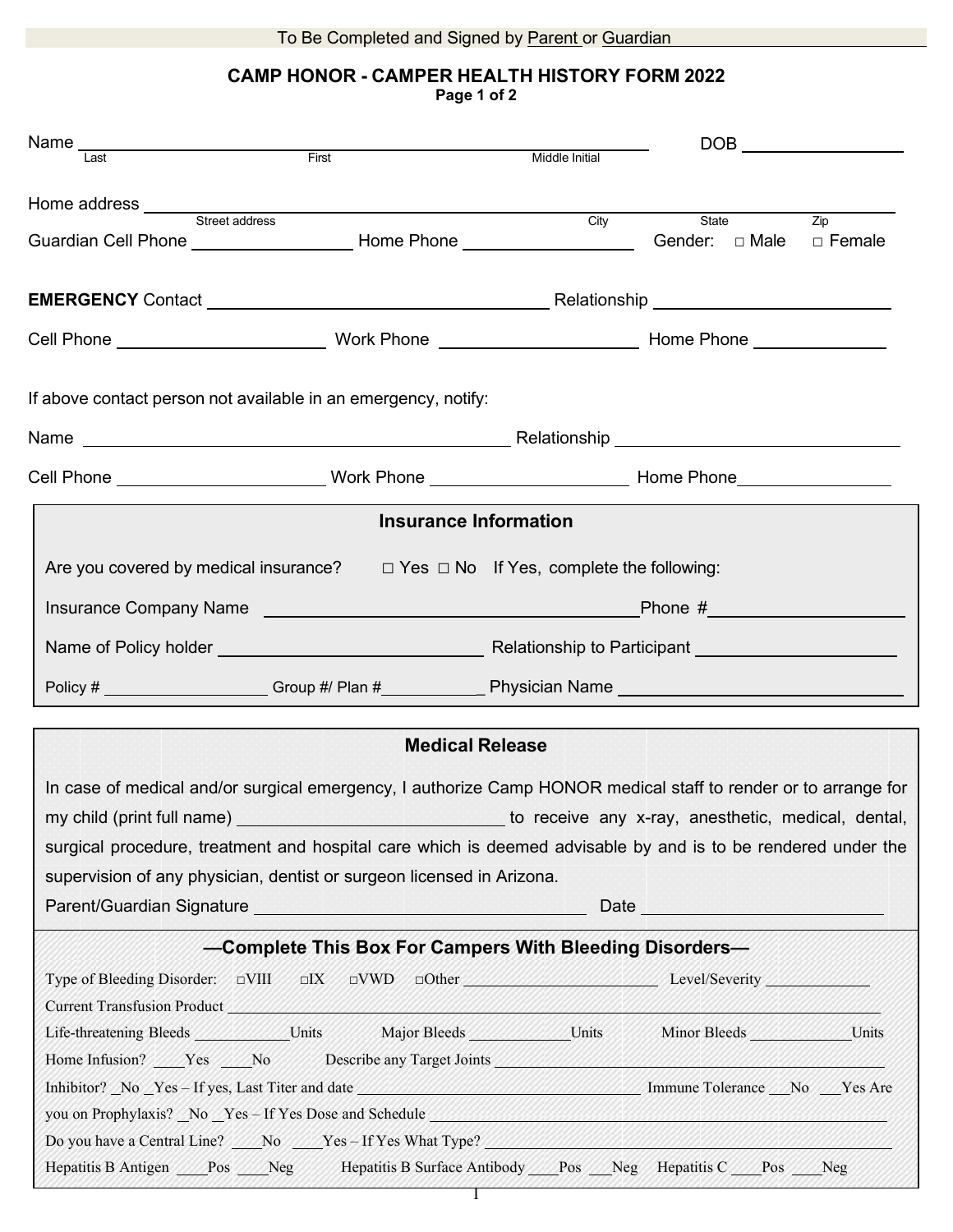### **CAMP HONOR - CAMPER HEALTH HISTORY FORM 2022 Page 2 of 2**

| Name $\frac{1}{\sqrt{1}}$                                                              |                                           |                           | <b>DOB</b>                                                                                                                                                                                                                                                                      |  |
|----------------------------------------------------------------------------------------|-------------------------------------------|---------------------------|---------------------------------------------------------------------------------------------------------------------------------------------------------------------------------------------------------------------------------------------------------------------------------|--|
|                                                                                        | First                                     | Middle Initial            |                                                                                                                                                                                                                                                                                 |  |
| provide appropriate care and be aware of your needs.                                   |                                           |                           | The following information must be completed by the parent/guardian. The intent of this information is to provide camp medical staff background information to                                                                                                                   |  |
| <b>ALLERGIES</b> List all known                                                        | Describe reaction and previous management |                           |                                                                                                                                                                                                                                                                                 |  |
| Medication allergies (list)                                                            |                                           |                           | <u> 1999 - Jan Samuel Barbara, margaret eta batean batean batean batean batean batean batean batean batean batean</u>                                                                                                                                                           |  |
|                                                                                        |                                           |                           |                                                                                                                                                                                                                                                                                 |  |
| Food allergies or Restrictions (list)                                                  |                                           |                           |                                                                                                                                                                                                                                                                                 |  |
|                                                                                        |                                           |                           | ,我们也不会有什么。""我们的人,我们也不会有什么?""我们的人,我们也不会有什么?""我们的人,我们也不会有什么?""我们的人,我们也不会有什么?""我们的人                                                                                                                                                                                                |  |
|                                                                                        |                                           |                           |                                                                                                                                                                                                                                                                                 |  |
| Other allergies (list) – include insect stings, hay fever, asthma, animal dander, etc. |                                           |                           |                                                                                                                                                                                                                                                                                 |  |
|                                                                                        |                                           |                           |                                                                                                                                                                                                                                                                                 |  |
|                                                                                        |                                           | <b>MEDICAL CONDITIONS</b> |                                                                                                                                                                                                                                                                                 |  |
|                                                                                        |                                           |                           | HIV Heart Disease Kidney Disease Asthma Seizure Disorder Diabetes High blood Pressure                                                                                                                                                                                           |  |
| Please Explain Any Significant Medical History __________________________________      |                                           |                           |                                                                                                                                                                                                                                                                                 |  |
|                                                                                        |                                           |                           |                                                                                                                                                                                                                                                                                 |  |
|                                                                                        |                                           | <b>MEDICATIONS</b>        |                                                                                                                                                                                                                                                                                 |  |
|                                                                                        |                                           |                           |                                                                                                                                                                                                                                                                                 |  |
| name of the medication, the dosage, and the frequency of administration.               |                                           |                           | Please list All medications (including over-the-counter or nonprescription drugs) taken routinely. Bring enough medication to last<br>the entire time at camp. Keep it in the original packaging/bottle that identifies the prescribing physician (if a prescription drug), the |  |
|                                                                                        |                                           |                           |                                                                                                                                                                                                                                                                                 |  |

□ This person takes NO medications on a routine basis.

### **List Medications**

Drug Name **Dose** Schedule **Constant Constant Constant Constant Constant Constant Constant Constant Constant Constant Constant Constant Constant Deck Constant Constant Constant Constant Constant Constant Constant Constant C** 

# **HIPPA RELEASE STATEMENT**

(Medical Privacy)

I authorize the medical staff of CAMP HONOR to release my child's medical information to his/her camp counselor and their supervisors. I understand that my child's medical information is shared with these staff members so that they can provide the best care and experience for my child while at camp.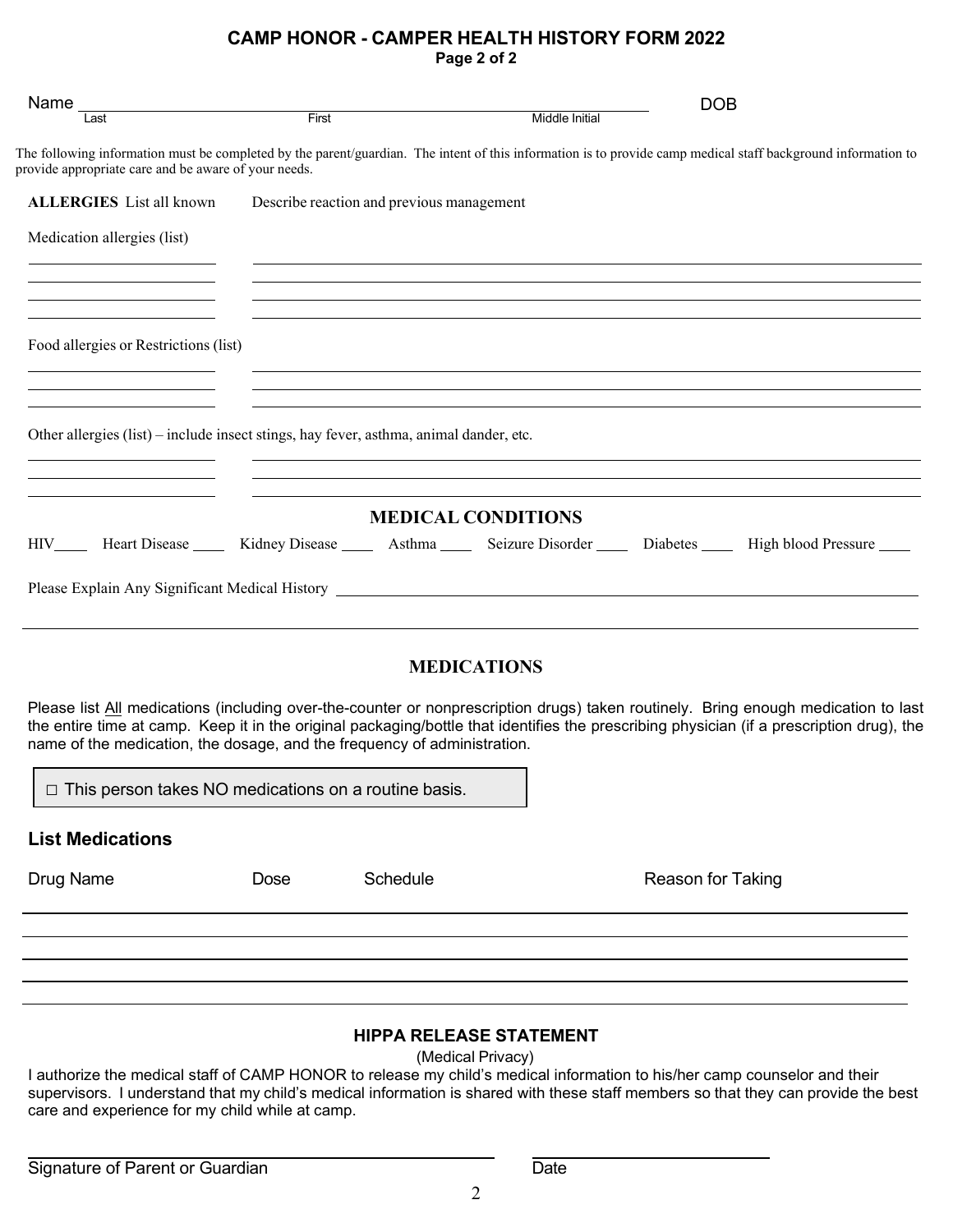## **Thisform isto be completed by a** 2 **Licensed Health-Care Practitioner**

## **CAMP HONOR – CAMPER MEDICAL FORM 2022**

|              |                                                                                                                                                                                                                                      | Page 1 of 2               |                |  |  |
|--------------|--------------------------------------------------------------------------------------------------------------------------------------------------------------------------------------------------------------------------------------|---------------------------|----------------|--|--|
| Name<br>Last |                                                                                                                                                                                                                                      |                           |                |  |  |
|              | First                                                                                                                                                                                                                                |                           | Middle Initial |  |  |
|              | I have examined the above participant. Date of last examination ________________                                                                                                                                                     |                           |                |  |  |
|              |                                                                                                                                                                                                                                      | BP / Pulse                |                |  |  |
|              |                                                                                                                                                                                                                                      | <b>MEDICAL CONDITIONS</b> |                |  |  |
|              | Heart Disease ______ Kidney Disease _______ Asthma _______ Seizures _______ Hemophilia or VWD ______ HIV _____ Diabetes _____                                                                                                        |                           |                |  |  |
|              | Other: <u>the contract of the contract of the contract of the contract of the contract of the contract of the contract of the contract of the contract of the contract of the contract of the contract of the contract of the co</u> |                           |                |  |  |
|              |                                                                                                                                                                                                                                      |                           |                |  |  |
|              | Any recent significant illnesses, injuries, infections or hospitalizations:                                                                                                                                                          |                           |                |  |  |
|              | -PHYSICIANS Complete This Box For Campers With Bleeding Disorders-                                                                                                                                                                   |                           |                |  |  |
|              | Type of Bleeding Disorder: DVIII DIX DVWD DOther Mother Level/Severity Level/Severity                                                                                                                                                |                           |                |  |  |
|              | Current Transfusion Product Management of the Contract of the Contract of the Contract of the Contract of the Contract of the Contract of the Contract of the Contract of the Contract of the Contract of the Contract of the        |                           |                |  |  |
|              | Life-threatening Bleeds ______________Units Major Bleeds _________________Units Minor Bleeds _____________Units                                                                                                                      |                           |                |  |  |
|              | Home Infusion? Nes No Describe any Target Joints New York 2012                                                                                                                                                                       |                           |                |  |  |
|              | Inhibitor? No Yes-If yes, Last Titer and date Manuscript Colerance No Yes                                                                                                                                                            |                           |                |  |  |
|              | Prophylaxis? No Yes-If Yes Dose and Schedule Network and Schedule Network and Schedule Network and Schedule Network and Schedule Network and Schedule Network and Schedule Network and Schedule Network and Schedule Network a       |                           |                |  |  |
|              | Central Line? No Yes-If Yes What Type? No West Type 2 and Type 2 and Type 2 and Type 2 and Type 2 and Type 2 and Type 2 and Type 2 and Type 2 and Type 2 and Type 2 and Type 2 and Type 2 and Type 2 and Type 2 and Type 2 and       |                           |                |  |  |
|              | Hepatitis B Antigen ____Pos ____Neg Hepatitis B Surface Antibody ____Pos ___Neg Hepatitis C ____Pos ____Neg                                                                                                                          |                           |                |  |  |

# **PHYSICAL EXAM**

| <b>GENERAL</b>                                                                                                       | <b>NORMAL</b> | <b>ABNORMAL</b> | <b>EXPLAIN ABNORMALITIES</b> |
|----------------------------------------------------------------------------------------------------------------------|---------------|-----------------|------------------------------|
| Head & Neck<br>Eyes & Ears<br>Nose & Throat<br>Chest<br>Heart<br>Abdomen<br><b>Skin</b><br>Lymphatic<br>Neurological |               |                 |                              |
| Joints/Muscles                                                                                                       |               |                 |                              |